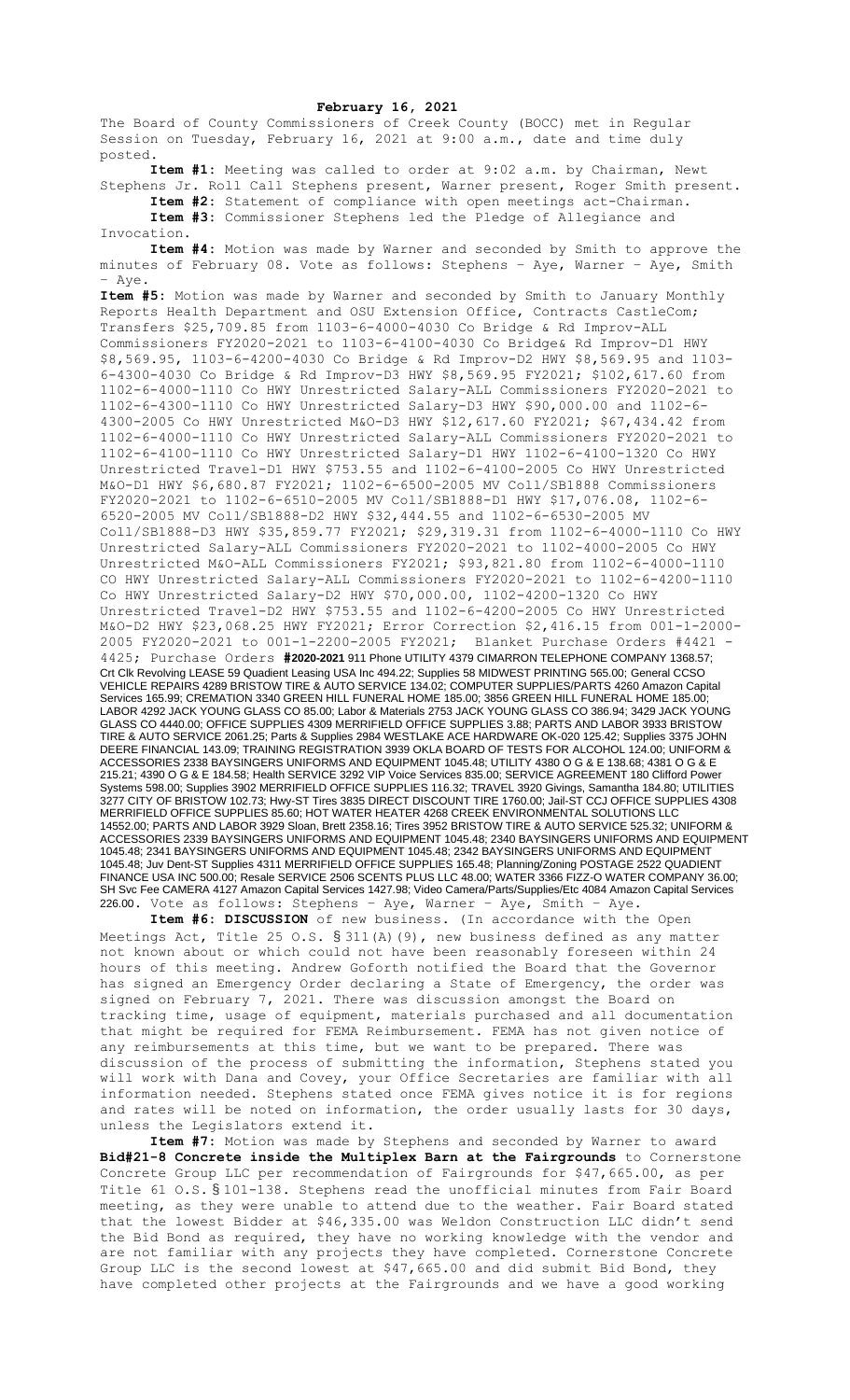relationship with them. Jana Thomas, Purchasing Agent stated that we also need a certificate of Insurance from Cornerstone, I will let them know when I notify them of award. Vote as follows: Stephens – Aye, Warner – Aye, Smith – Aye.

**Item #8:** Motion was made by Warner and seconded by Smith to sign **Resolution#2021-22** Re-appointing Fair Board members Perry Collins, District #1, Bob Pruitt, District #2 and Josh Enlow, District #3. Warner stated these are three-year terms. Vote as follows: Stephens – Aye, Warner – Aye, Smith – Aye.

**Item #9:** Motion was made by Warner and seconded by Smith to sign Resolution#2021-23 reducing speed limit for W. 181st St. S. and S. 97<sup>th</sup> W. Avenue, between S. 89th W. Avenue and W. 176th St. S. to 30 MPH, located in District #1. Stephens stated with the new roads, we have people traveling faster than they should. I have received some concerns about the flow of traffic and think we need to lower speed limit. Vote as follows: Stephens – Aye, Warner – Aye, Smith – Aye.

**Item #10:** Motion was made by Warner and seconded by Smith to open a new Sheriff's Office Account for Department of Homeland Security Immigration (HSI) salary reimbursement and forfeitures Fund 1243-2-0400-1110. Bret Bowling, Sheriff stated that this is the first step in receiving these funds, we have three deputies that are currently working of this Task Force and we are hoping to utilize some reimbursement funds for their work hours spent on joint operations. We have a OSBI Agent that offices with us and have partnerships with the State and Feds. We are working on getting other Officers Commissioned for Task Force and hope to add more in the future. This joint effort is part of the McGirt Ruling. I have set a goal to go in the Direction of Intelligence Base Policing, working smarter not harder. We developed Deputies and already see the benefits, having a team recognized for this HIS is flattering and exciting for the Sheriff's Office. Warner asked if these Deputies will only serve Creek County, Bowling stated they will serve other Counties within Oklahoma as well. This is the first step in getting other grants like Safe Streets, we are going to working toward others in the future. The Board asked if any other County is participating in this program, Bowling stated Tulsa, Wagoner and Sequoyah. There was discussion of these funds being Federal and having to be reported on the SEFA, Goforth stated he believes that they must be reported, as they are Federal Funds. Vote as follows: Stephens – Aye, Warner – Aye, Smith – Aye.

**Item #11:** Motion was made by Warner and seconded by Smith for the Allocation of Beverage Tax to be distributed as follows Bristow \$3,453.85; Depew \$390.10; Drumright \$2,382.59; Kellyville \$942.23; Kiefer \$1,380.34; Lawrence Creek \$123.03; Mannford \$2,520.62; Mounds \$957.24; Oilton \$831.21; Sapulpa \$16,834.16; Shamrock \$84.02; Slick \$108.03. Vote as follows: Stephens – Aye, Warner – Aye, Smith – Aye.

**Item #12:** Motion was made by Smith and seconded by Warner to approve Utility Permit from OCSI dba TDS Telecom per County Specs for copper telephone line by directional bore and cable plow, size of casing 1.25" HDPE, size of line 25 pair, to parallel W. 156th St. S. approximately N. of intersection of W. 156th St. S. and Maple Dr. further described as 2815' S. of Section 24, T17N, R10E in District #3. Vote as follows: Stephens – Aye, Warner – Aye, Smith – Aye.

**Item #13:** Motion was made by Smith and seconded by Warner to approve Utility Permit from OCSI dba TDS Telecom per County Specs for Fiber-optic cable by boring, size of casing 1.25" HDPE, size of line 24 ct., to cross and parallel Slick Rd and W. 171st St. S. approximately N. of the intersection of Slick Rd and W. 171st St. S. further described as N. of Section 34, T17N, R10E in District #3. Vote as follows: Stephens – Aye, Warner – Aye, Smith – Aye.

**Item #14:** Motion was made by Warner and seconded by Smith to extend **Resolution#2020-87** one more week until 2/22/21. Covey Murray spoke to the Board as of Friday, February 12, 2021 we had 366 active cases, 28 new and 160 deaths. The previous Friday, February 5, we had 432 active cases, 28 new and 157 deaths. We are going in the right direction now, Warner stated yes, we are finally going in the right direction. Murray and Warner stated they both are encouraged by the numbers. Warner asked about the vaccination program, we are still in the 65 and older stage, Warner stated they have opened two other locations up in Creek County, one in Drumright and one in Mannford. Walmart has announced they will have 40 locations offering shots, I am a little disappointed that our location, it seems they are going into the highly populated areas like Tulsa, OKC and Enid areas. I have heard that the communication from the Health Department with people that have appointments is not going well, I have had complaints on short notification of a site being closed due to weather. Murray stated that would be the Health Department, my part is finished. Stephens stated that Dana Logsdon is going to be keeping the County Facebook Page up to date with notifications throughout the County, if you have an item of interest or notification please send it to Dana. The more we post and stay active on it, the more people will utilize it. Warner asked if the Court will still be opening on the 22nd of